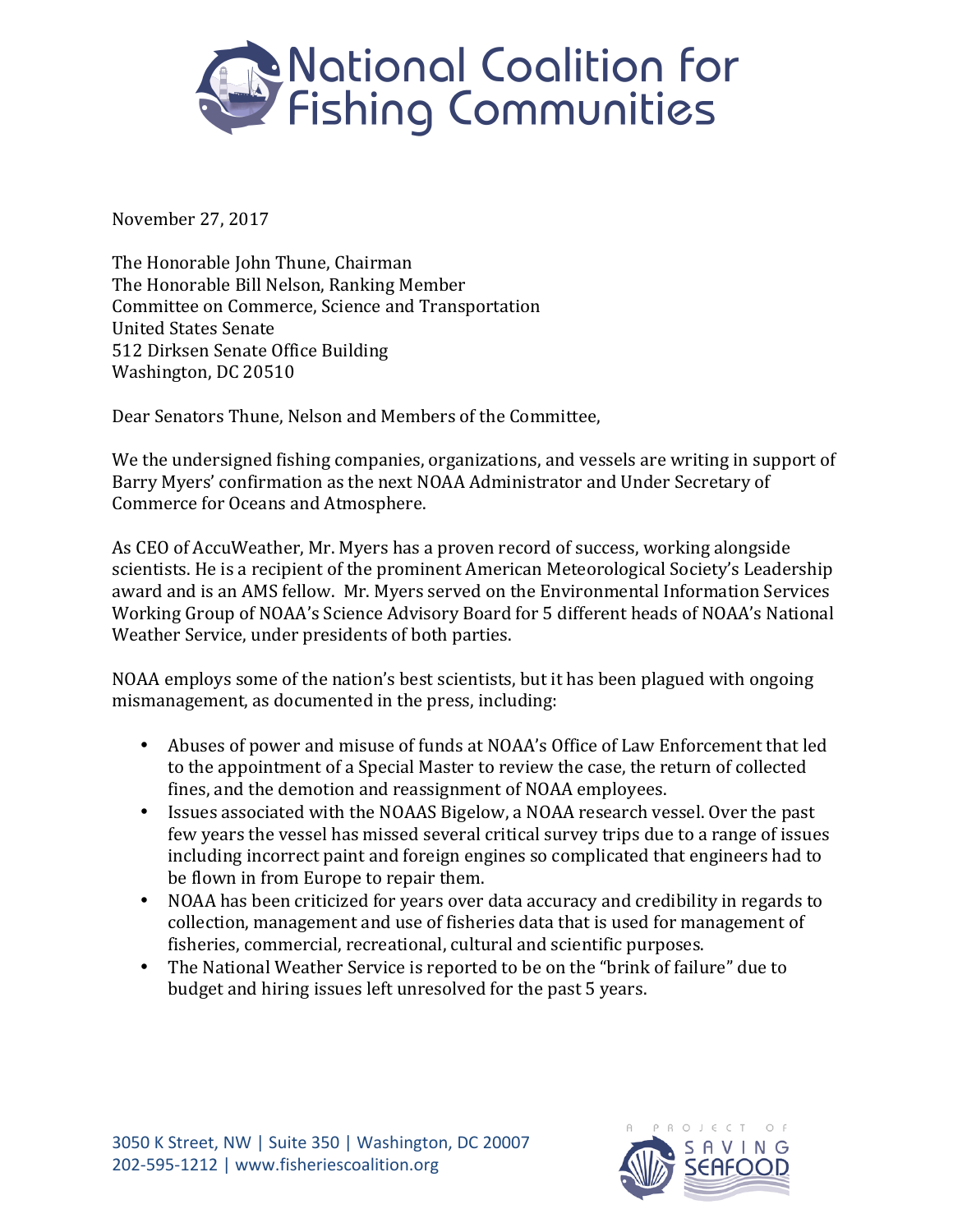Several experts in the field have publically articulated the need for better management at the agency:

"No NOAA administrator has been willing to make the substantial, but necessary, changes. Is it possible that an outsider from the private sector might consider a fresh approach?"

-*Cliff Mass, Atmospheric scientist, University of Washington*

"I think Barry would bring very practical, pragmatic expertise and management acumen to NOAA." -*David Titley, Former NOAA COO under President Obama; Professor of Meteorology, Penn State University*

While science remains one of the most vital elements of NOAA, new leadership with strong proven managerial experience is needed to right the ship after years of mismanagement. For these reasons, I strongly support the nomination of Barry Myers as NOAA Administrator and Under Secretary of Commerce for Oceans and Atmosphere, and ask you to vote to confirm his nomination.

Thank you for considering this request.

Respectfully submitted,

Marc Agger Owner, Agger Fish Corp Board Member, Monkfish Defense Fund *Brooklyn, NY* 

Warren Alexander, President Atlantic Shellfish, Inc. *Cape May, NJ* 

Bob Blais, Controller Seatrade International *New Bedford, MA*

Scott Bode, COO Pier Fish Co. *New Bedford, MA*

Bonnie Brady, Executive Director Long Island Commercial Fishing Association *Montauk, NY*

Richard Canastra, Co-Owner BASE New Bedford Auction *New Bedford, MA*

Daniel Cohen, President **Atlantic Capes Fisheries** *Cape May, NJ* 

John Cole, Board Member Fishermen's Dock Co-Op *Point Pleasant, NJ*

Jim Cook, Vice President POP Hawaii *Honolulu, HI*

Don Cross, Owner Pamlico Packing Co., Inc. Grantsboro, NC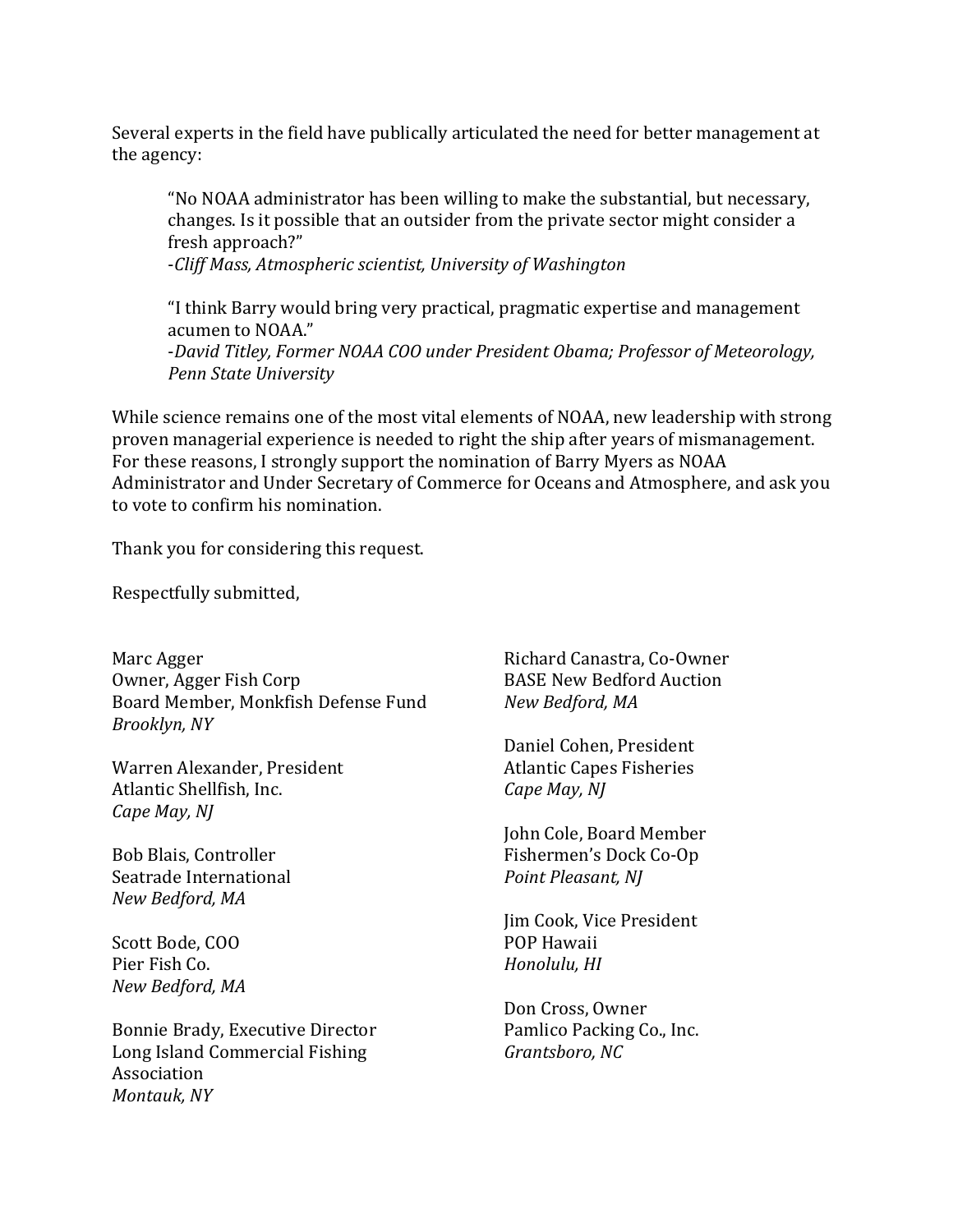Jeffrey W. Davis, CEO Blue Harvest Fisheries *New Bedford, MA Newport News, VA*

Dewey Destin, Owner Dewey Destin's Seafood Restaurants *Destin, FL*

Greg DiDomenico, Executive Director Garden State Seafood Association *Trenton, NJ*

Wayne Dunbar Pamlico County Fishermen's Association **Pamlico, NC** 

Roy Enoksen, President Ronald Enoksen, Vice President Eastern Fisheries, Inc. Nordic Fisheries, Inc. *New Bedford, MA*

AJ Erskine, Owner Mid-Atlantic Bait Lottsburg, VA

Brent Fulcher, Owner Fulcher Trawling *New Bern, NC*

Chris Fulcher, President Fulcher's Point Pride Seafood, Oriental, *NC* Bay City Crab Company, *Aurora*, NC Fulcher's Seafood, Oriental, NC Diamond Shoal Seafood, *Hatteras, NC* Crystal Seas Seafood, *Bayboro, NC* Shellfish Express, Oriental, NC

Joe Gilbert, Owner **Empire Fisheries** Empire Scallop Invictus Fisheries *Milford, CT*

Mike Goto, Auction Manager United Fishing Agency *Honolulu, HI*

Jim Gutowski, President Fisheries Survival Fund *Members in CT, MA, ME, NC, NY, VA* 

Wayne Heikkila, Executive Director Western Fishboat Owners Association American Fishermen's Research Foundation *Astoria, OR Members in AK, CA, HI, OR, WA* 

Gary Jarvis Executive Director, Destin Charter Boat Association Owner, JackaCudas Seafood & Sushi, Brotulas Seafood & Steamer, Cuvee' Kitchen & Bar, Sunset Bay Café *Destin, FL*

Bob Jones, Executive Director Southeastern Fisheries Association *Tallahassee, FL*

Jim Kendall, Executive Director New Bedford Seafood Consulting *New Bedford, MA*

David Krebs, President Ariel Seafoods *Destin, FL*

Jim Lovgren, Board Member Fisherman's Dock Co-Op *Point Pleasant, NJ*

Tim Malley, Director Blue Water Fishermen's Association *Barnegat Light, NJ* 

Heather Mann, Director Midwater Trawlers Cooperative *Newport, OR*

Sean Martin, President Hawaii Longline Association *Honolulu, HI*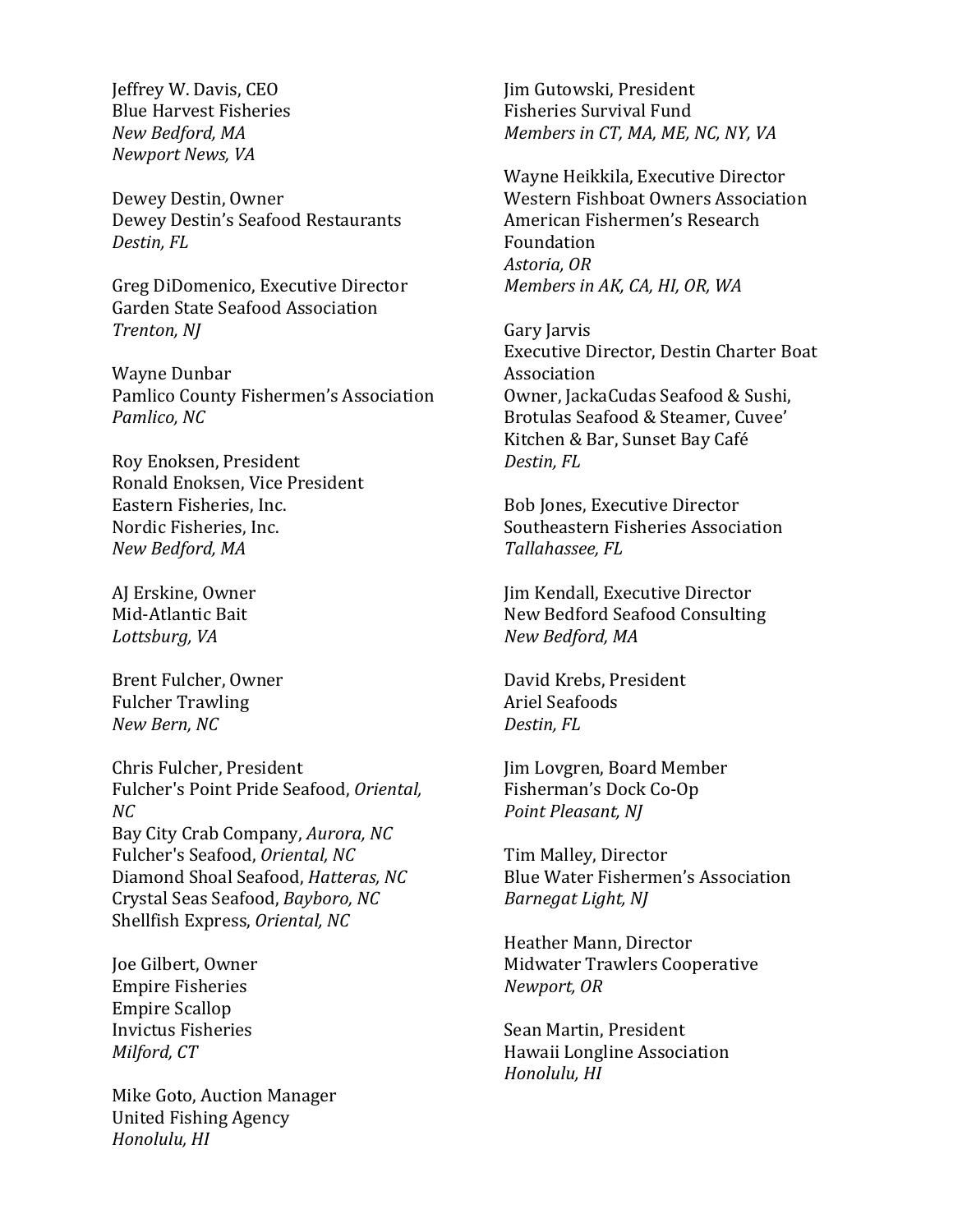Ken Melanson, Chairman & CEO Northern Wind *New Bedford, MA*

Cameron Miele, CEO Kathryn Marie Scalloping Co., LLC Hunter Scalloping Co., LLC *New Bedford, MA*

Ed Mullis, General Manager B&C Seafood, Inc. *Newport News, VA*

Robert Nagle, Vice President John Nagle Co. Boston, MA

Robert Newberry, Chairman Delmarva Fisheries Association *Chestertown, MD Members in MD, VA* 

Gerry O'Neill, Owner Cape Seafood Western Sea Fishing Gloucester, MA

Dan Occipinti, General Counsel Pacific Seafood *Clackamas, OR*

Erik Orman, President Tempest Fisheries *New Bedford, MA*

Ernie Panacek, General Manager Viking Village *Barnegat Light, NJ* 

Diane Pleschner-Steele, Executive **Director** California Wetfish Producers Association *Monterey, CA* 

William Polumbo, President Palombo Fishing Corp., *Newport*, *RI* International Marine Industries, *Newport*, *RI* Boston Wholesale Lobster Corp., *Lynn, MA* 

Terry Pratt, President Albemarle Fishermen's Association *Albemarle, NC*

Laura Foley Ramsden, Owner Foley Fish *Boston, MA*

Jeff Reichle, Chairman Lunds Fisheries, Inc. *Cape May, NJ* Affiliated companies: Sun Coast Calamari, Inc., *Oxnard, CA* Port Hueneme Ice, LLC, Port Hueneme, CA Cape May Ice, Inc., *Cape May, NJ* Cape Clam, Inc., *Cape May, NJ* Cape Trawlers, Inc., *Cape May, NJ* Cumberland Freezers, LLC, *Bridgeton, NJ* 

Eric Reid, General Manager Seafreeze, Ltd. *North Kingstown, RI*

Rob Ross, Executive Director California Fisheries and Seafood Institute Sacramento, CA

Glenn Skinner, Executive Director North Carolina Fisheries Association *Morehead City, NC*

Lori Steele, Executive Director West Coast Seafood Processors Association Portland, OR *Members in CA, OR, WA* 

John Williams, President Atlantic Red Crab Co. *New Bedford, MA*

## Vessels

F/V Virginia Wave F/V Virginia Queen F/V Virginia Dare F/V Miss Crockett F/V Virginia Clipper F/V Ashley Gail